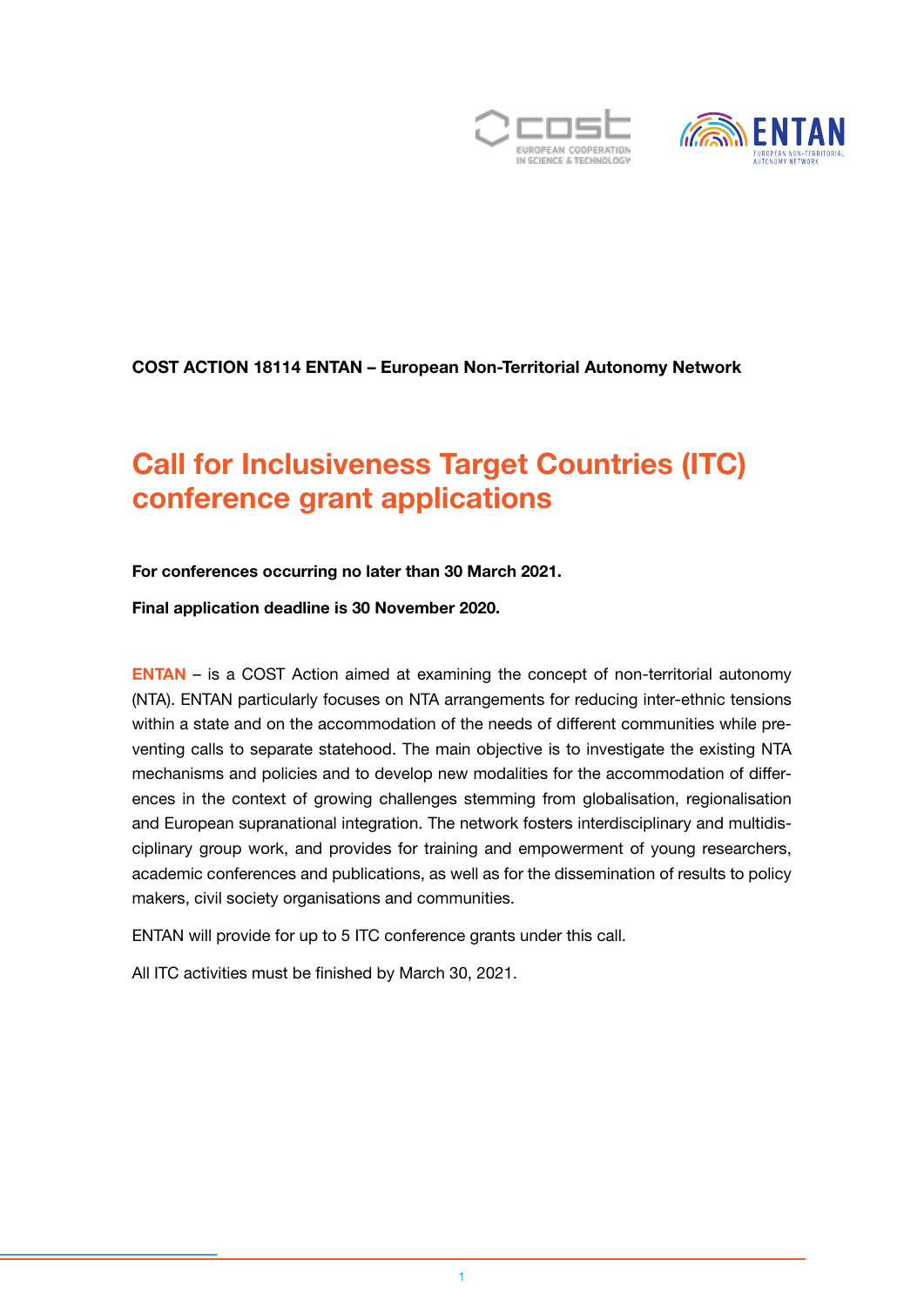### PURPOSE OF AN INCLUSIVENESS TARGET COUNTRIES (ITC) CONFERENCE GRANTS:

Conference Grants are aimed at supporting PhD students and Early Career Investigators (ECI), i.e. researchers up to 8 years after their PhD completion, from inclusiveness target countries participating in the COST Action 18114 to attend international conferences on ENTAN related topics not specifically organised by the COST Action.

Conference Grants are exclusively reserved for PhD students and ECIs with a primary affiliation in an institution located in an [ITC](https://www.cost.eu/who-we-are/cost-strategy/excellence-and-inclusiveness/).

The grants are exclusively reserved for applicants making an oral/poster conference presentation and are listed in the official event/conference programme. The main subject of the oral presentation/poster presentation/speech at the approved conference needs to be closely related to the topic of the Action and to acknowledge COST.



## FINANCIAL SUPPORT:

The following funding conditions apply and must be respected:

- 1. Up to a maximum of EUR 2500 in total can be afforded to each successful ITC applicant;
- 2. Up to a maximum of EUR 160 per day can be afforded for accommodation and meal expenses
- 3. Up to a maximum of EUR 500 can be afforded for conference fees to be incurred by the selected grantee.

A conference grant is a fixed financial contribution which takes into consideration the budget request of the applicant and the outcome of the evaluation of the application by the delegated person(s). Conference grants do not necessarily cover all of the expenses related to participating in a given conference. A conference grant is a contribution to the overall travel, accommodation and meal expenses of the selected grantee.

In addition, when meal and accommodation expenses are supported by the hosting institution as part of the provisions offered in their conference package, the amount for subsistence afforded to each eligible participant must be deducted from the grant.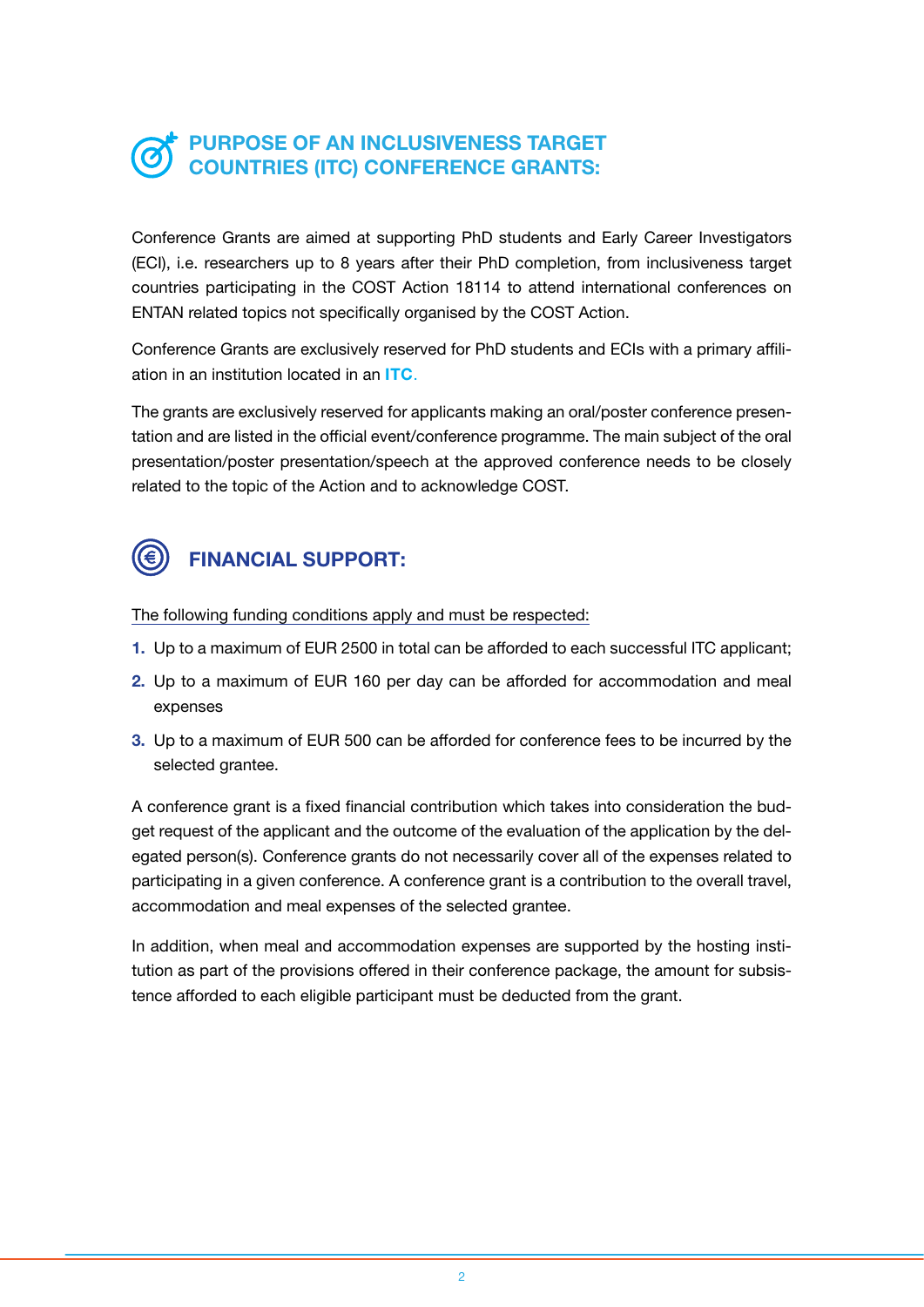### DEADLINE: Interested researchers can apply by 30 November 2020 by following the instructions below.

#### APPLICATION PROCEDURE:

- 1. Applicants should read carefully the funding rules detailed in [Section 9 of the COST](https://www.cost.eu/wp-content/uploads/2020/05/Vademecum-V8-1-May-2020.pdf) [Vademecum](https://www.cost.eu/wp-content/uploads/2020/05/Vademecum-V8-1-May-2020.pdf).
- 2. Applicants need to have their e-COST profile at [https://e-services.cost.eu](https://e-services.cost.eu/) and submit their application via the "Create Conference Grant Request" link.
- 3. The applicant is required to send their ITC application form submitted to e-COST (pdf) and the relevant supporting documents to Aleksandar Pavlović, ENTAN ITC Coordinator, at [pavlaleks@gmail.com](mailto:pavlaleks@gmail.com)

The list of supporting documents (in pdf format) to be submitted for the evaluation are:

- $\blacktriangleright$  The submitted ITC application form (downloadable when the online application is submitted – see points 2 & 3 above);
- A short description of their involvement in the COST Action (max. 1 page);
- ` Acceptance letter/email confirmation from the conference organisers (confirming either
- ` your speaking slot or your poster presentation) or conference programme showing the applicants' participation;
- $\blacktriangleright$  A copy of the abstract or poster submitted to the conference;
- $\blacktriangleright$  A full CV (including a list of academic publications if applicable, max. 5 pages).

# EVALUATION:

The applications will be assessed by the ITC Committee of ENTAN and successful applicants will be notified by 15 December 2020. The committee will evaluate applications according to budget, possible contribution that the proposed conference participation will make against the scientific objectives outlined in the Action's Memorandum of Understanding (MoU) and the individual candidate's career.

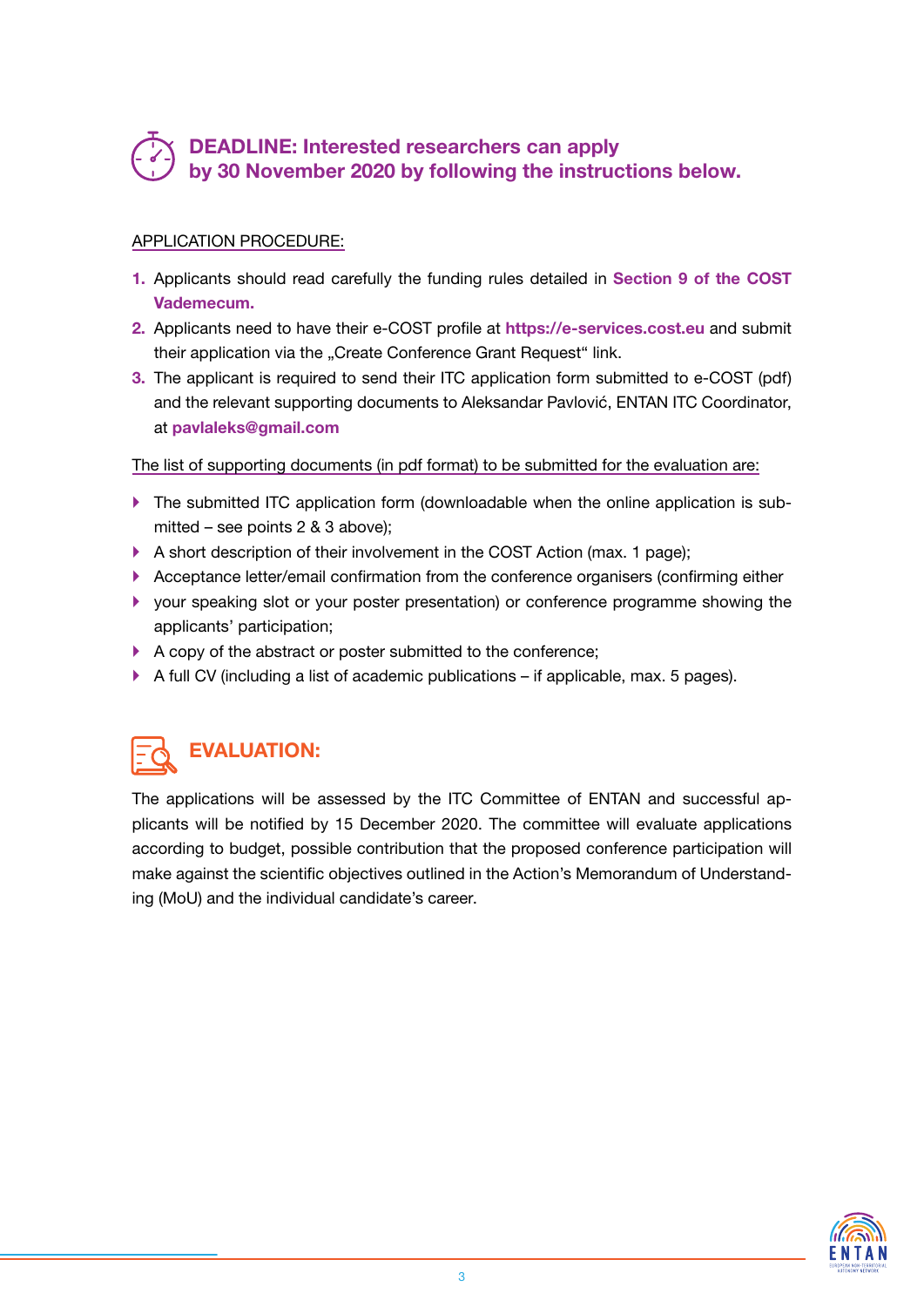

### REQUIREMENTS:

Successful grantees are required to submit a scientific report and supporting documents. Payment of the grant is subject to the submitted scientific report and supporting documents being approved by the Action Chair (or Vice-Chair if the Action Chair is affiliated to the Grant Holder Institution).

The scientific report should be sent to: the Action Chair (or Vice-Chair if the Action Chair is affiliated to the Grant Holder Institution), the ITC coordinator and the Action's Grant Manager within 15 calendar days from the end date of the conference. Written approval of the submitted scientific reports must be sent to the Grant Manager for archiving purposes.

Short scientific reports should cover a short description of involvement in the COST Action, a description of the oral presentation/poster presentation and the outcome/results, expected publications that may arise from the ITC (if applicable).

The applicant is also responsible for acquiring an official acceptance letter/email confirmation of acceptance from the conference organisers.

In addition to the scientific report, successful applicants should submit to the Grant Manager (by mail) the following supporting documents:

- 1. One original certificate of taxpayer status i.e. residence form from your country of residence. Each country has a slightly different form to confirm your residence/taxpayer status but it is usually issued both in English and in the official language of the country. Please ask for an English or bilingual version. The original of the form should be signed and stamped by the respective authority in your country (e.g. local Public Revenue Office, Tax Inspectorate or Ministry).
- 2. A full-colour scan of the main page of your passport which exhibits your name and surname and passport number.
- 3. Scanned copy of invoices, receipts, bills, tickets and other proofs of payments for all types of costs, including for hotel accommodation, travel, meals, and paid conference fees.
- 4. Signed Grant Agreement with the Grant Holder Institution.

Failure to submit the scientific report and the supporting documents within 15 days from the end date of the conference will effectively cancel the grant.

The grant is payable up to 30 days after the grantee report and supporting documents have been approved by the Action Chair (or Vice-Chair).